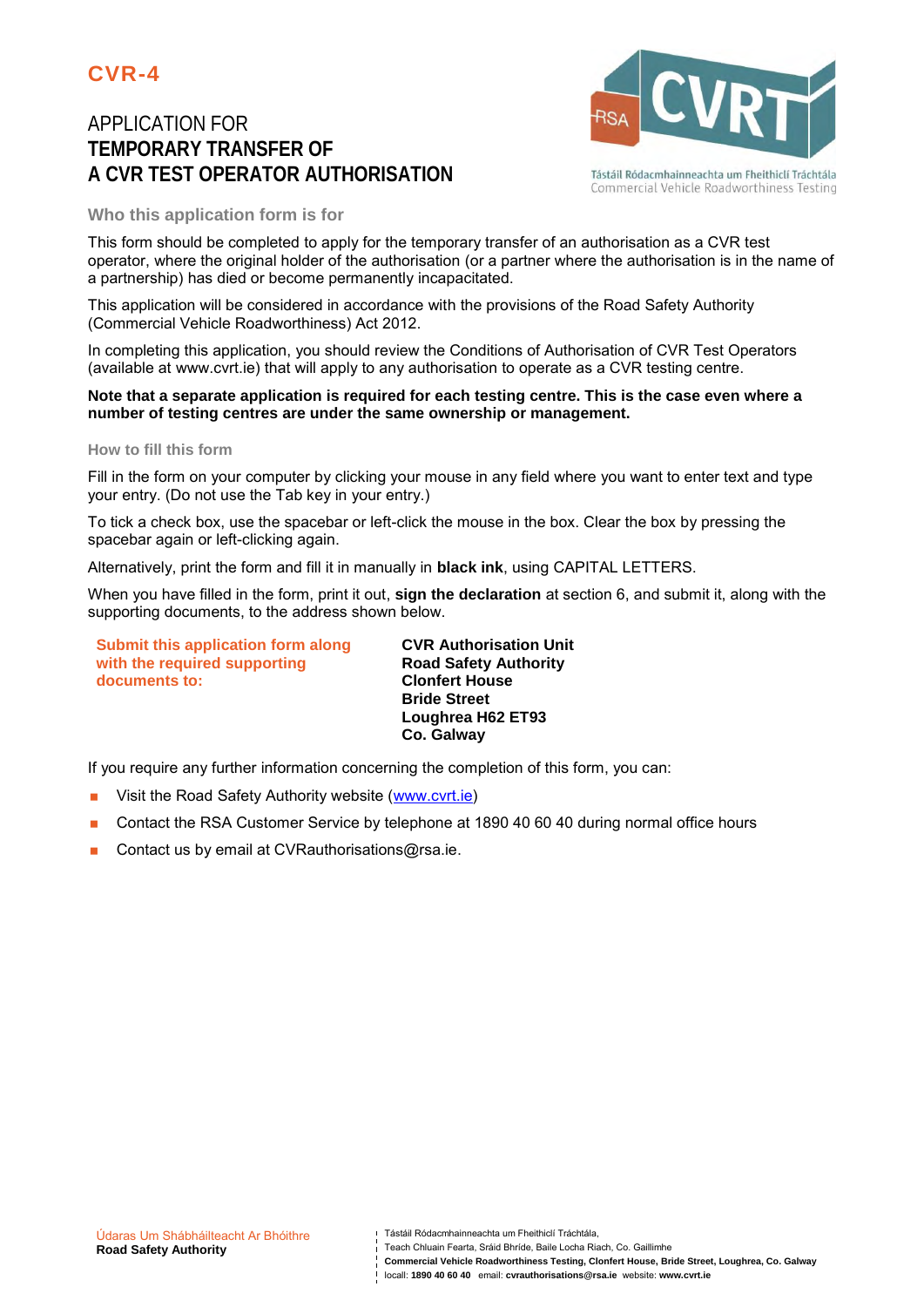#### **Checklist**

Applications will be accepted only if they are fully completed with all necessary documentation enclosed. Incomplete application forms will be returned to the applicant.

Please tick boxes in the checklist below to confirm that all necessary documentation is enclosed.

| This application form fully completed and the declaration form signed. Note that all 17 pages of the<br>form must be returned.                                                                                                 |  |
|--------------------------------------------------------------------------------------------------------------------------------------------------------------------------------------------------------------------------------|--|
| Written consent from the personal representative where a family member is seeking temporary<br>authorisation in the case where the holder of the authorisation is deceased.                                                    |  |
| A death certificate for the person to whom the authorisation as a CVR test operator was issued OR<br>a doctor's letter certifying the incapacity of the person to whom the authorisation as a CVR test<br>operator was issued. |  |
| Proof of current tax compliance (see Section 4.2 of this form)                                                                                                                                                                 |  |
| Documentation demonstrating that you have sufficient financial resources or have access to such<br>resources (see Section 4.1 of this form).                                                                                   |  |
| A letter from your insurance company (not your broker) detailing the cover provided (see Section 4<br>of this form).                                                                                                           |  |
| If applicable, a completed and signed Conviction Notification Form - see Appendix A.                                                                                                                                           |  |

The Road Safety Authority reserves the right to seek additional information from you regarding your application.

#### **Data protection**

Please note that all of the information requested on this form is necessary for the purposes of processing your application for authorisation as a CVR test operator. If you fail to answer any of the questions set out in the application form, it will not be possible to process your application for authorisation.

The details set out in your application form will be processed by the RSA and/or its service providers solely for the purposes of processing your application and, where you are successful, managing your authorisation as a CVR test operator or as otherwise permitted by law including, but not limited to, any use or disclosure of data permitted under the Road Safety Authority (Commercial Vehicle Roadworthiness) Act 2012.

The RSA will process your details in accordance with its obligations under the Data Protection Acts and Regulation (EU) 2016/679 General Data Protection Regulations (GDPR). This includes taking all reasonable steps, including appropriate technical and organisational security measures, to protect personal data.

The RSA may disclose personal data to its agents, contractors and service providers to the extent reasonably required for the purposes described above.

You have the following rights, in certain circumstances and subject to certain restrictions, in relation to your personal data:

- **The right to access your personal data**
- The right to request the rectification and/or erasure of your personal data
- **The right to restrict the use of your personal data**
- $\blacksquare$  The right to object to the processing of your personal data
- The right to be forgotten in certain circumstances
- The right to receive your personal data, which you may have provided to us, in a structured, commonly used and machine-readable format or to require us to transmit that data to another controller.

If you wish to avail of any of these rights, please contact us at dataprotection@rsa.ie. Your request will be dealt with without undue delay and in any event within one month of receipt of the request.

**Commercial Vehicle Roadworthiness Testing, Clonfert House, Bride Street, Loughrea, Co. Galway** locall: **1890 40 60 40** email: **cvrauthorisations@rsa.ie** website: **www.cvrt.ie**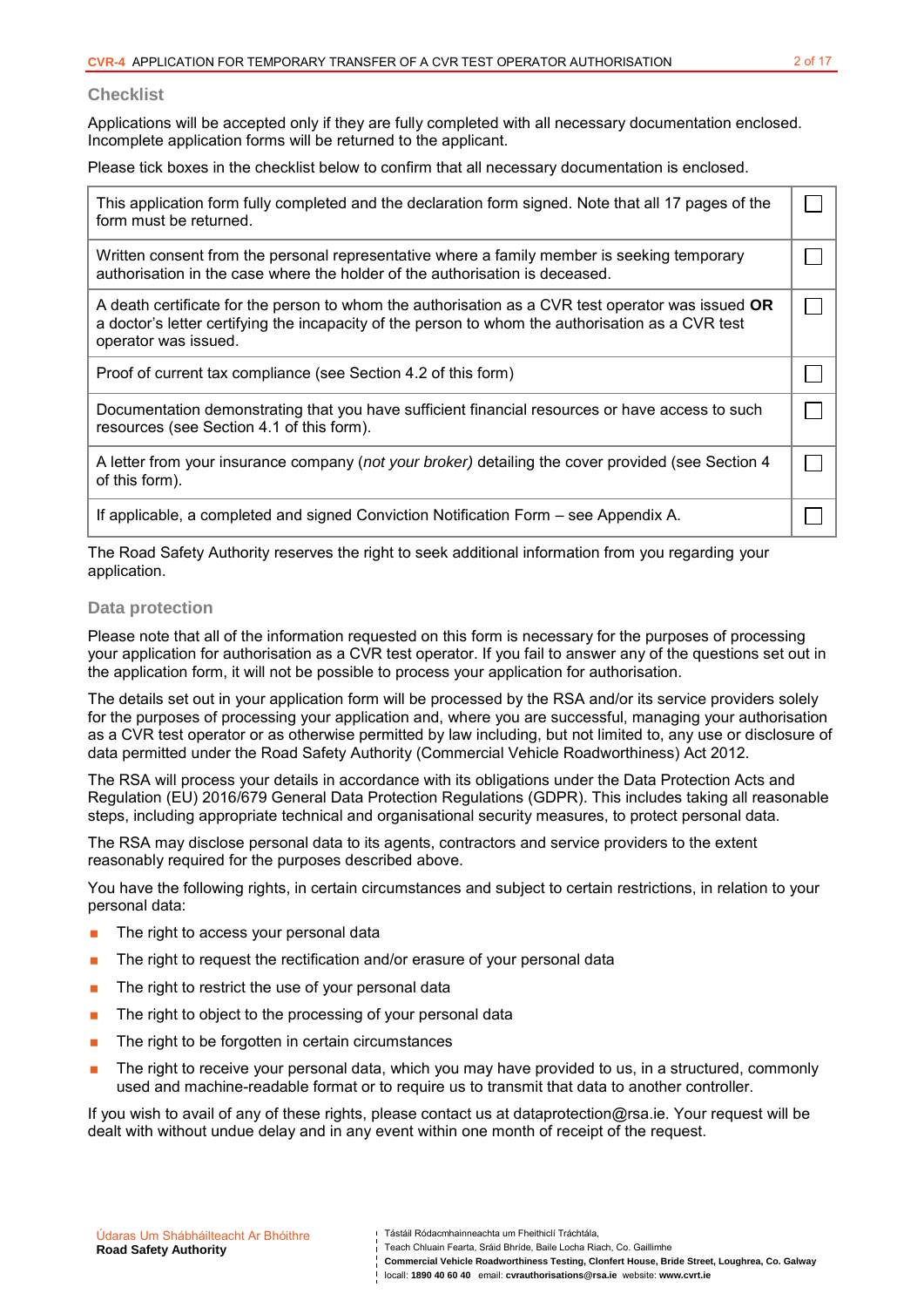$\Box$ 

# **1. DETAILS OF CURRENT AUTHORISATION**

| Name of currently authorised<br>CVR test operator |  |
|---------------------------------------------------|--|
| Testing centre address                            |  |
| Authorisation number                              |  |

## **1.1 Reason for seeking temporary transfer of authorisation**

Please tick one of the boxes below to indicate the reason for the application, and tick the box to confirm that you are providing the necessary supporting documentation.

| Current holder of authorisation (or a partner<br>where the authorisation is in the name of a<br>partnership) is deceased. | and | enclose a copy of the death<br>certificate. |  |
|---------------------------------------------------------------------------------------------------------------------------|-----|---------------------------------------------|--|
| <u>_</u>                                                                                                                  |     |                                             |  |

 $\Box$ 

 $-$  OR  $-$ 

Current holder of authorisation (or a partner where the authorisation is in the name of a partnership) is permanently incapacitated.

| and   I enclose a copy of a medical |
|-------------------------------------|
| certificate or doctor's letter      |
| confirming this.                    |

## **1.2 Alterations to the testing centre**

| Is the testing centre to which this application refers being altered in any way? | Yes | No |
|----------------------------------------------------------------------------------|-----|----|
| If Yes, please provide details of the alteration.                                |     |    |
|                                                                                  |     |    |
|                                                                                  |     |    |
|                                                                                  |     |    |
|                                                                                  |     |    |
|                                                                                  |     |    |

- Teach Chluain Fearta, Sráid Bhríde, Baile Locha Riach, Co. Gaillimhe
- **Commercial Vehicle Roadworthiness Testing, Clonfert House, Bride Street, Loughrea, Co. Galway**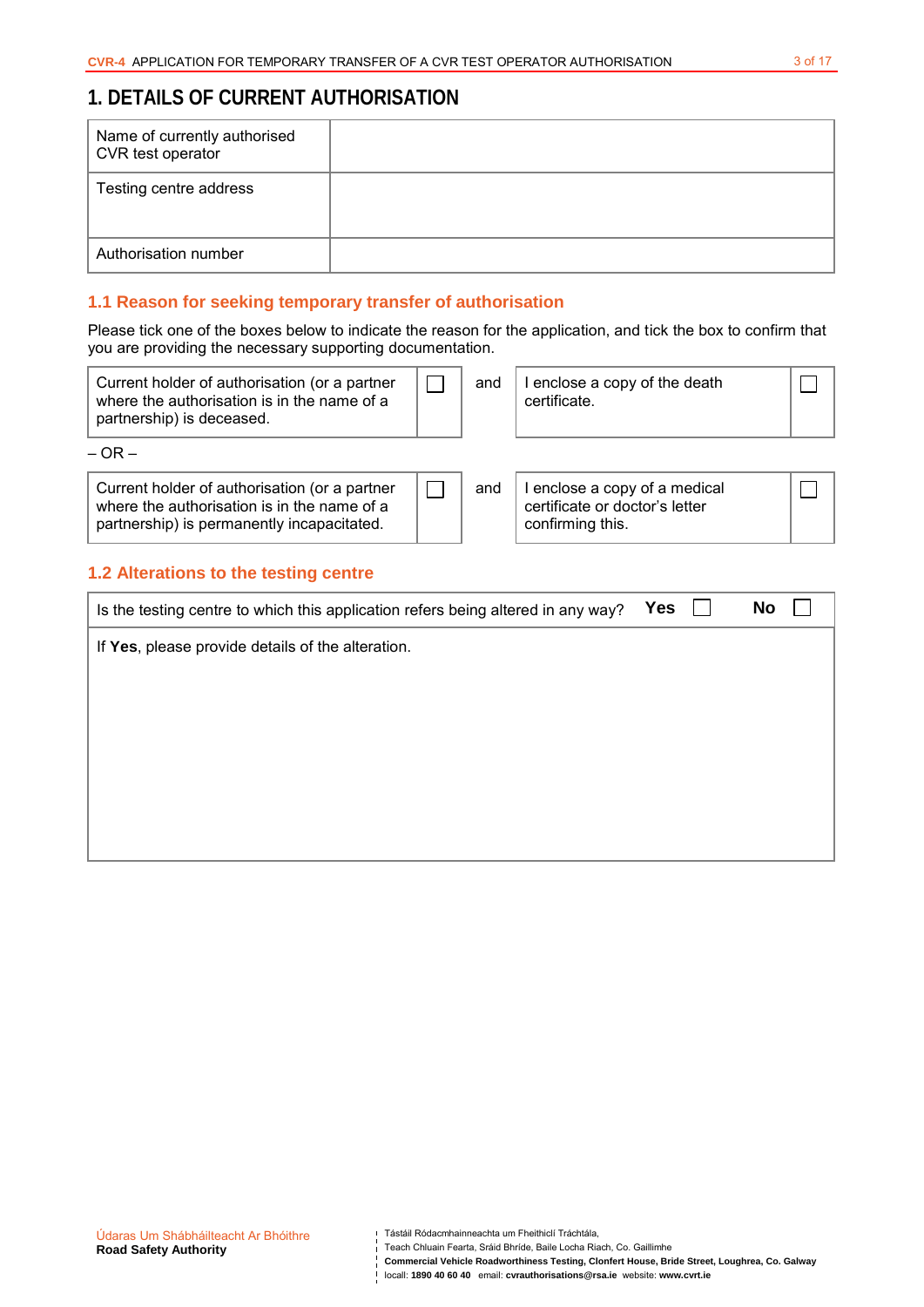## **2. APPLICANT DETAILS**

## **2.1 Personal details**

| First name          |  |
|---------------------|--|
| Surname             |  |
| PPS number          |  |
| Email address       |  |
| Phone number        |  |
| Mobile phone number |  |

### **2.2 Relationship to the person currently authorised as a CVR test operator**

Please indicate your relationship to the deceased or incapacitated person currently named on the CVR test operator authorisation.

| Spouse                                         | Son    | Daughter      |
|------------------------------------------------|--------|---------------|
| Mother                                         | Father | Civil partner |
| Personal representative of the deceased person |        |               |
|                                                |        |               |

Where the person currently named on the CVR test operator authorisation is deceased, and a family member (as indicated above) is seeking temporary transfer of authorisation into their name, the written consent of the deceased person's personal representative is required.

Tick this box to confirm that you have included this written consent with your application.

#### **2.3 Date of application**

| Enter the date on which you are making the application. |  |
|---------------------------------------------------------|--|
|---------------------------------------------------------|--|

Teach Chluain Fearta, Sráid Bhríde, Baile Locha Riach, Co. Gaillimhe

**Commercial Vehicle Roadworthiness Testing, Clonfert House, Bride Street, Loughrea, Co. Galway**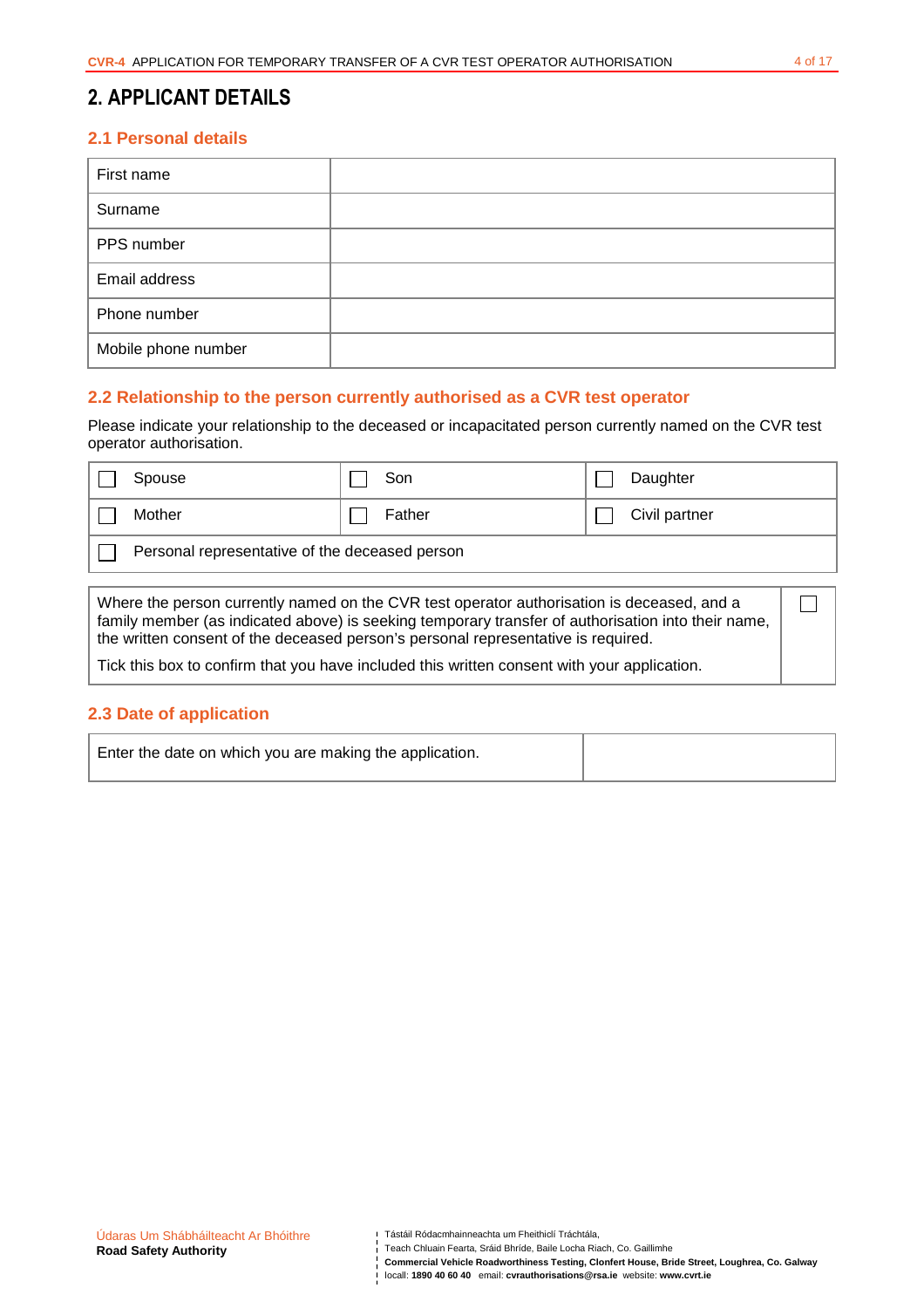## **3. THE CVR TESTING CENTRE**

### **3.1 Opening hours**

Please indicate below the proposed opening hours for the CVR testing centre.

|           | <b>Opening Time</b> | <b>Closing Time</b> |
|-----------|---------------------|---------------------|
| Monday    |                     |                     |
| Tuesday   |                     |                     |
| Wednesday |                     |                     |
| Thursday  |                     |                     |
| Friday    |                     |                     |
| Saturday  |                     |                     |

#### **3.2 Person responsible for management**

Please enter contact details of the person responsible for day-to-day management of the CVR testing centre.

| First name          |  |
|---------------------|--|
| Surname             |  |
| Position            |  |
| Address             |  |
|                     |  |
|                     |  |
| Email address       |  |
| Phone number        |  |
| Mobile phone number |  |

#### **3.3 CVR vehicle types**

Please tick the appropriate box(es) below to indicate the **type(s)** of vehicle that the testing centre proposes to test.

| <b>Light Commercial Vehicle</b> | <b>Heavy Commercial Vehicle</b> |
|---------------------------------|---------------------------------|
| ADR                             | Tractor (category T)            |

#### **3.4 CVR testing lanes currently at testing centre**

| Number of Heavy Commercial Vehicle testing lanes |  |
|--------------------------------------------------|--|
| Number of Light Commercial Vehicle testing lanes |  |

**Commercial Vehicle Roadworthiness Testing, Clonfert House, Bride Street, Loughrea, Co. Galway**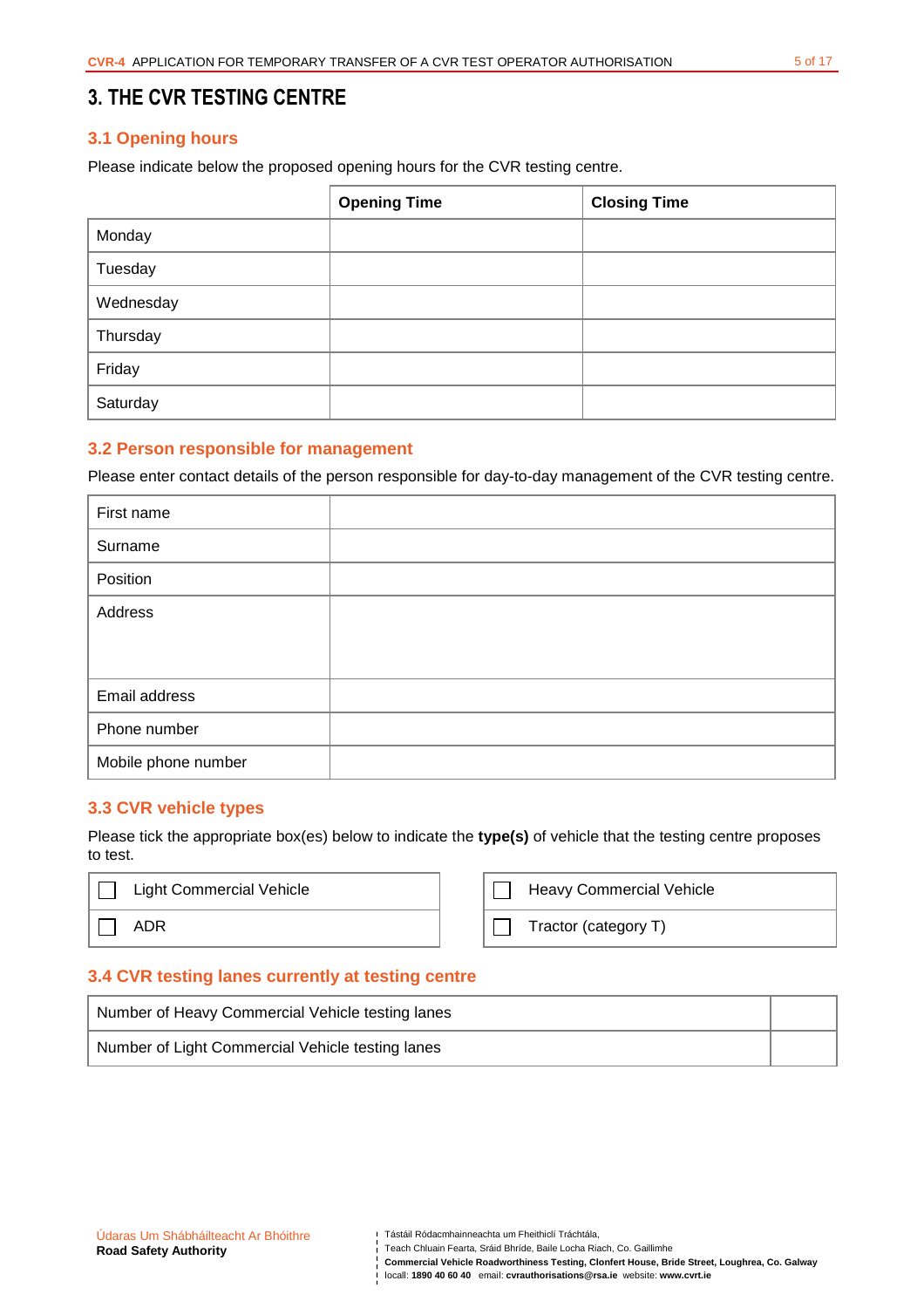#### **3.5 Number of anticipated tests**

Please indicate the **number** of CVR tests that you anticipate will be conducted on an annual basis at the proposed testing centre.

| <b>Heavy Commercial Vehicle</b> |  | Light Commercial Vehicle |  |
|---------------------------------|--|--------------------------|--|
| ADR                             |  | Tractor (category T)     |  |

## **3.6 Number of CVR testers**

Please indicate the number of CVR testers currently employed at the testing centre to conduct Heavy Commercial Vehicle (HCV), Light Commercial Vehicle (LCV) ADR, or Tractor (category T) tests.

| <b>HCV</b> only      | LCV only | Both HCV and LCV | ADR |  |
|----------------------|----------|------------------|-----|--|
| Tractor (category T) |          |                  |     |  |

### **3.7 Quality assurance and performance monitoring**

Tick this box to confirm that you have quality control measures in place to deliver consistent CVR testing and that these are available for inspection.

### **3.8 ISO 9001 Certification**

| Tick this box to confirm that you hold ISO 9001/CITA 9B Certification. |  |
|------------------------------------------------------------------------|--|
|------------------------------------------------------------------------|--|

### **3.9 Planning and building regulations**

Tick this box to confirm that the testing centre complies with the requirements of the Planning and Development Acts and all applicable Building Regulations.

#### **3.10 Health and safety legislation**

| Tick this box to confirm that your practices and procedures and premises conform with the<br>requirements of the Safety, Health and Welfare at Work Act 2005 and applicable Regulations. |       |  |      |  |
|------------------------------------------------------------------------------------------------------------------------------------------------------------------------------------------|-------|--|------|--|
| Have you ever been convicted of an offence under the Safety, Health and<br>Welfare at Work Act 2005?                                                                                     | Yes l |  | No l |  |
| If the answer is Yes, please state the nature and the<br>date of the conviction.                                                                                                         |       |  |      |  |

#### **3.11 RSA CVRT branding guidelines**

RSA CVRT branding requirements are set out in the RSA's Premises and Equipment Guidelines for CVR Test Operators. This document is available on the RSA website at www.cvrt.ie

Tick this box to confirm that your testing centre complies with the RSA CVRT Branding Guidelines.

- Teach Chluain Fearta, Sráid Bhríde, Baile Locha Riach, Co. Gaillimhe
- **Commercial Vehicle Roadworthiness Testing, Clonfert House, Bride Street, Loughrea, Co. Galway**  locall: **1890 40 60 40** email: **cvrauthorisations@rsa.ie** website: **www.cvrt.ie**

 $\Box$ 

┐

 $\perp$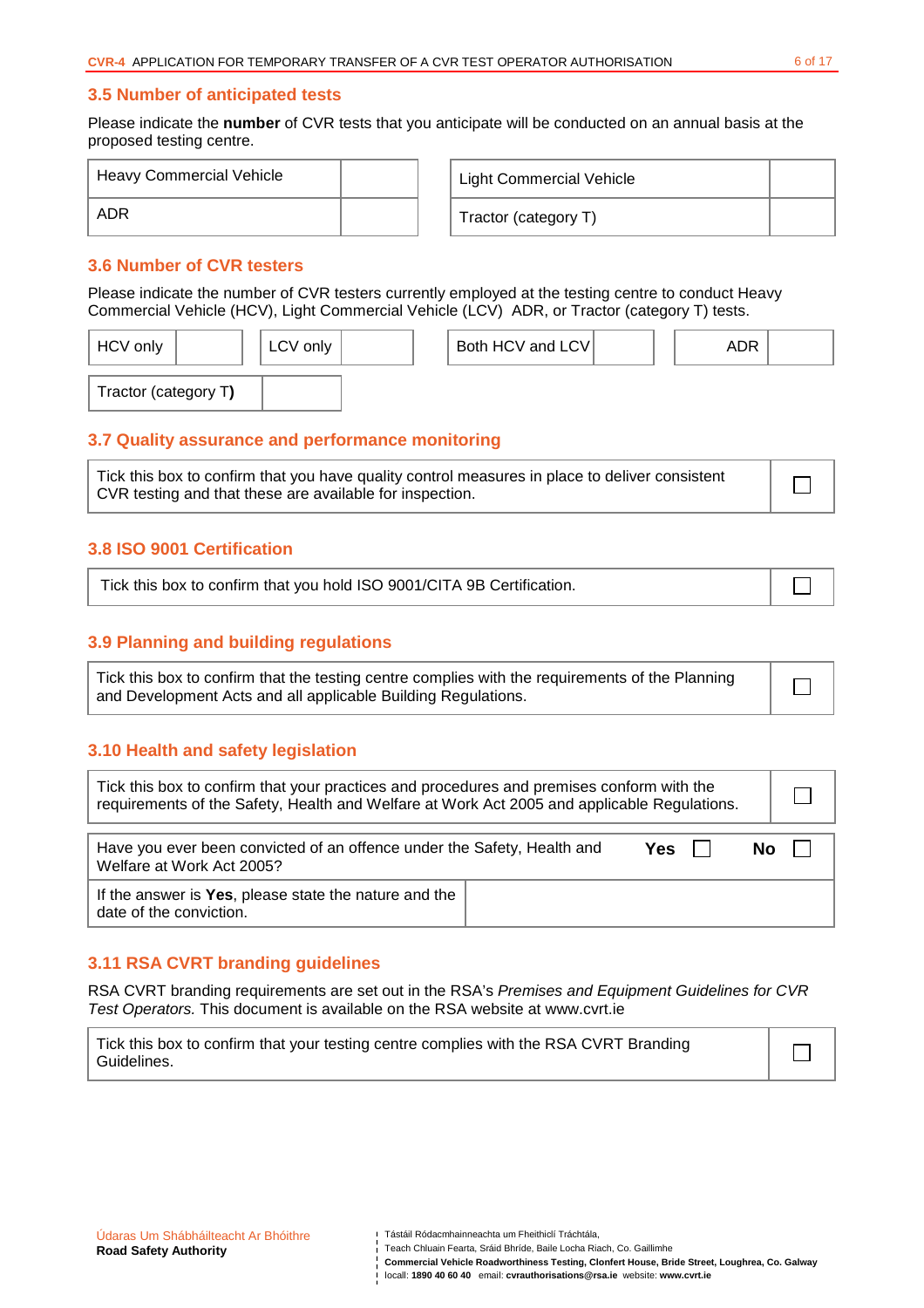#### **3.12 Recording of complaints**

| Tick this box to confirm that you have a system in place to record any complaints received by<br>you in connection with the carrying out of CVR tests at the CVR testing centre. |  |
|----------------------------------------------------------------------------------------------------------------------------------------------------------------------------------|--|
| Please provide details of your system for handling complaints.                                                                                                                   |  |

#### **3.13 Protection of personal data**

| Tick this box to confirm that you have measures in place to ensure compliance with the data |  |
|---------------------------------------------------------------------------------------------|--|
| security obligation of the Data Protection Acts.                                            |  |

## **3.14 Display of CVR Test Operator Authorisation**

### **3.15 Recording of identification presented prior to testing**

| Tick this box to confirm that you have measures in place to record the type of ID (passport or | $\overline{\phantom{0}}$ |
|------------------------------------------------------------------------------------------------|--------------------------|
| driving licence) presented by a person prior to testing or retesting a vehicle.                |                          |

#### **Conformance issues**

Please explain (in writing) any issues that you may have regarding conformance with Sections 3.7 to 3.15.

### **3.16 Towing and storage services**

| Are you interested in providing towing and storage facilities for CVR            | <b>Yes</b> | <b>No</b> |
|----------------------------------------------------------------------------------|------------|-----------|
| $\mid$ vehicles that are detained or immobilised as a consequence of enforcement |            |           |
| activities?                                                                      |            |           |

| Tástáil Ródacmhainneachta um Fheithiclí Tráchtála, |  |
|----------------------------------------------------|--|
|----------------------------------------------------|--|

- Teach Chluain Fearta, Sráid Bhríde, Baile Locha Riach, Co. Gaillimhe
- **Commercial Vehicle Roadworthiness Testing, Clonfert House, Bride Street, Loughrea, Co. Galway**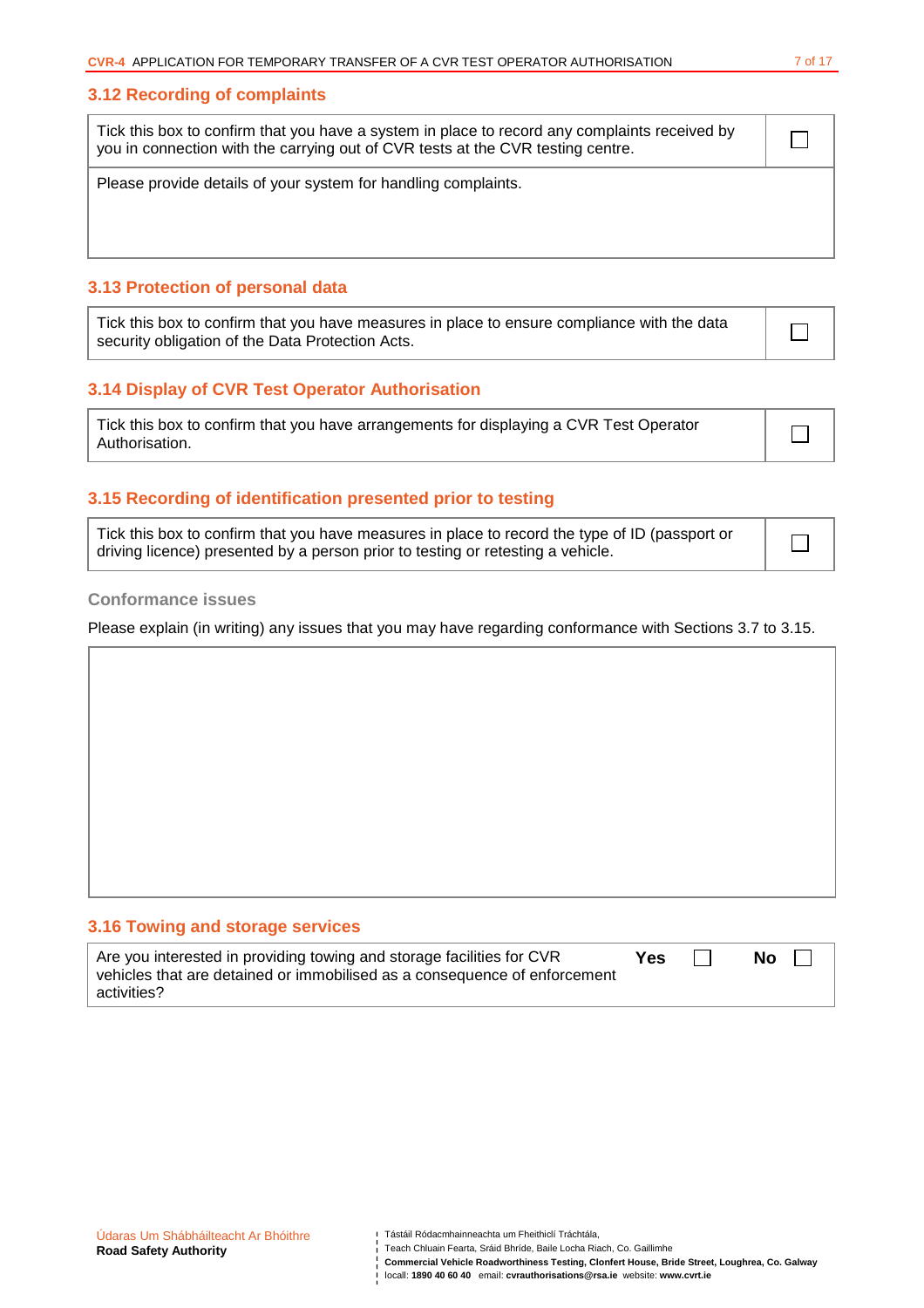#### **3.17 Names of existing and proposed CVR testers**

Please provide details of the CVR testers to be employed at the CVR testing centre, and tick the boxes to indicate the types of vehicle they are authorised to test.

| Name of proposed CVT tester | Date of birth | <b>HCV</b>     | LCV    | <b>ADR</b>     | <b>Tractor</b><br>(Category T) |
|-----------------------------|---------------|----------------|--------|----------------|--------------------------------|
|                             |               | $\Box$         | $\Box$ | $\Box$         | $\Box$                         |
|                             |               | $\Box$         | $\Box$ | $\Box$         | $\Box$                         |
|                             |               |                | $\Box$ | $\Box$         | $\Box$                         |
|                             |               |                | $\Box$ | $\blacksquare$ | $\Box$                         |
|                             |               |                | $\Box$ |                | $\Box$                         |
|                             |               | $\Box$         | П      | $\Box$         | П                              |
|                             |               | $\Box$         | $\Box$ | $\Box$         | П                              |
|                             |               | П              | $\Box$ | $\Box$         | $\Box$                         |
|                             |               | $\blacksquare$ | П      | $\blacksquare$ | $\Box$                         |
|                             |               | $\Box$         | $\Box$ | $\Box$         | $\Box$                         |
|                             |               | П              | $\Box$ | $\mathsf{I}$   | $\Box$                         |
|                             |               | $\Box$         | П      | П              | $\Box$                         |
|                             |               | $\Box$         | $\Box$ | $\Box$         | $\Box$                         |
|                             |               | $\Box$         | П      | $\Box$         | $\Box$                         |
|                             |               | П              | $\Box$ | $\Box$         | $\Box$                         |
|                             |               | П              | П      | П              | $\Box$                         |

Teach Chluain Fearta, Sráid Bhríde, Baile Locha Riach, Co. Gaillimhe

Tástáil Ródacmhainneachta um Fheithiclí Tráchtála,

**Commercial Vehicle Roadworthiness Testing, Clonfert House, Bride Street, Loughrea, Co. Galway**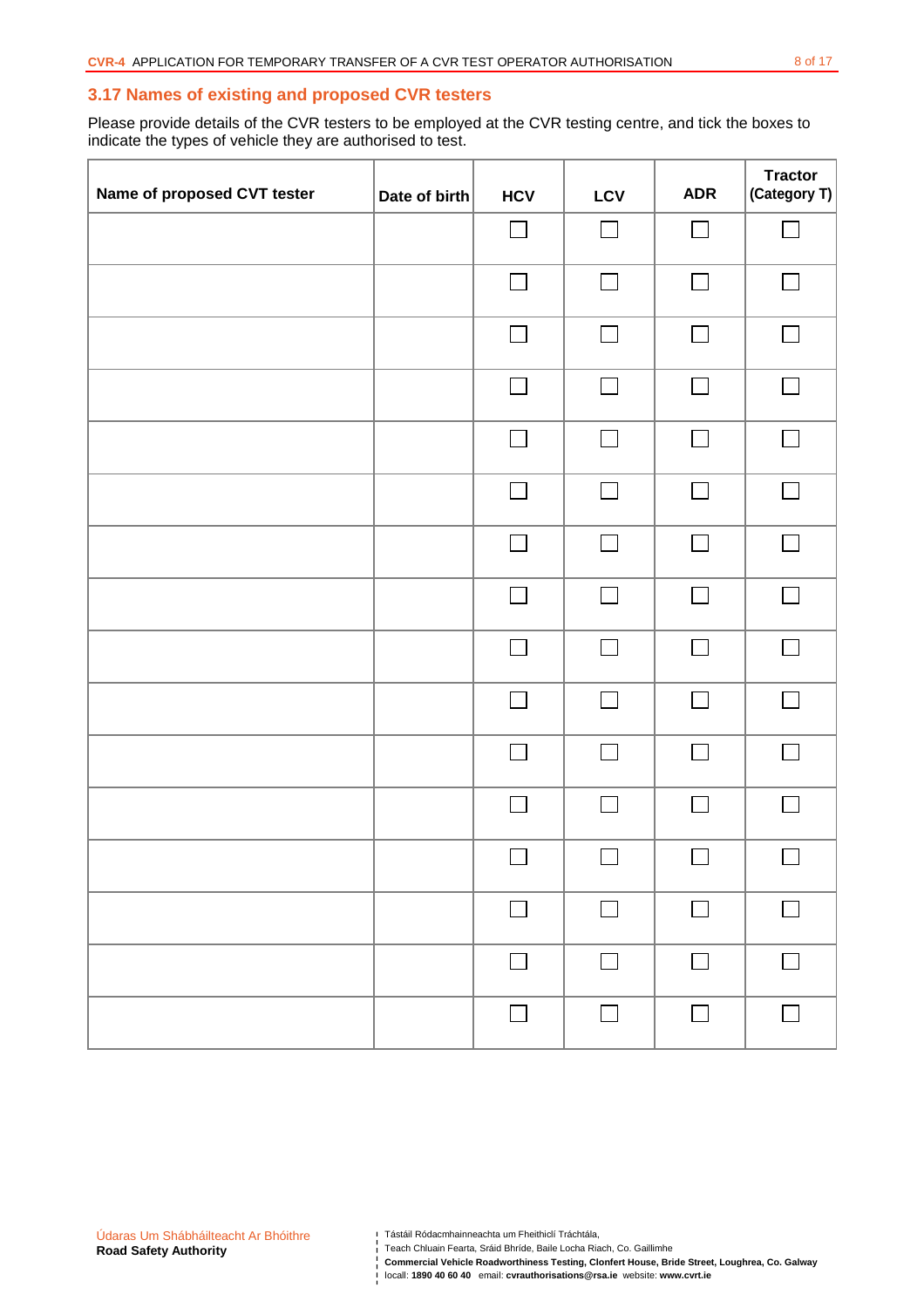## **3.18 Details of test equipment for Light Commercial Vehicles**

Tick the boxes below to confirm that the test lanes intended for testing LCVs\* have the equipment listed.

| Ref.                    | <b>Light Commercial Vehicle Test Lane</b>                                                          |  |
|-------------------------|----------------------------------------------------------------------------------------------------|--|
| 1                       | Light goods vehicle roller brake tester                                                            |  |
| $\overline{2}$          | Decelerometer                                                                                      |  |
| 3                       | 4.7 tonne lift (7 metre pit is acceptable)                                                         |  |
| $\overline{\mathbf{4}}$ | 2.8 tonne jacking beam                                                                             |  |
| 5                       | Headlamp aim tester mounted on rails                                                               |  |
| 6                       | Emissions gas analyser                                                                             |  |
| $\overline{7}$          | Diesel smoke opacity meter                                                                         |  |
| 8                       | Suspension tester                                                                                  |  |
| 9                       | Steering side slip plate                                                                           |  |
| 10                      | Wheel play detector                                                                                |  |
| 11                      | Low voltage inspection lamp                                                                        |  |
| 12                      | Tyre tread depth gauge                                                                             |  |
| 13                      | Lever (1 metre long)                                                                               |  |
| 14                      | Tyre inflation equipment                                                                           |  |
| 15                      | Tool for pressing brake pedal                                                                      |  |
| 16                      | Wheel chocks                                                                                       |  |
| 17                      | Light check mirrors                                                                                |  |
| 18                      | Pit lights                                                                                         |  |
| 19                      | Smoke extraction system                                                                            |  |
| 20                      | Glass opacity meter                                                                                |  |
| 21                      | Diesel data books, charts, discs                                                                   |  |
| 22                      | An OBD scan tool (required from 1 Jan 2023)                                                        |  |
| 23                      | A device to detect LPG/CNG/LNG leakage, if such vehicles are tested (Required from<br>1 Jan 2023). |  |

\* The Road Safety Authority's Premises and Equipment Guidelines for CVR Test Operators provides details of this equipment. This document is available on the RSA website at www.cvrt.ie.

Tástáil Ródacmhainneachta um Fheithiclí Tráchtála,

**Commercial Vehicle Roadworthiness Testing, Clonfert House, Bride Street, Loughrea, Co. Galway**  locall: **1890 40 60 40** email: **cvrauthorisations@rsa.ie** website: **www.cvrt.ie**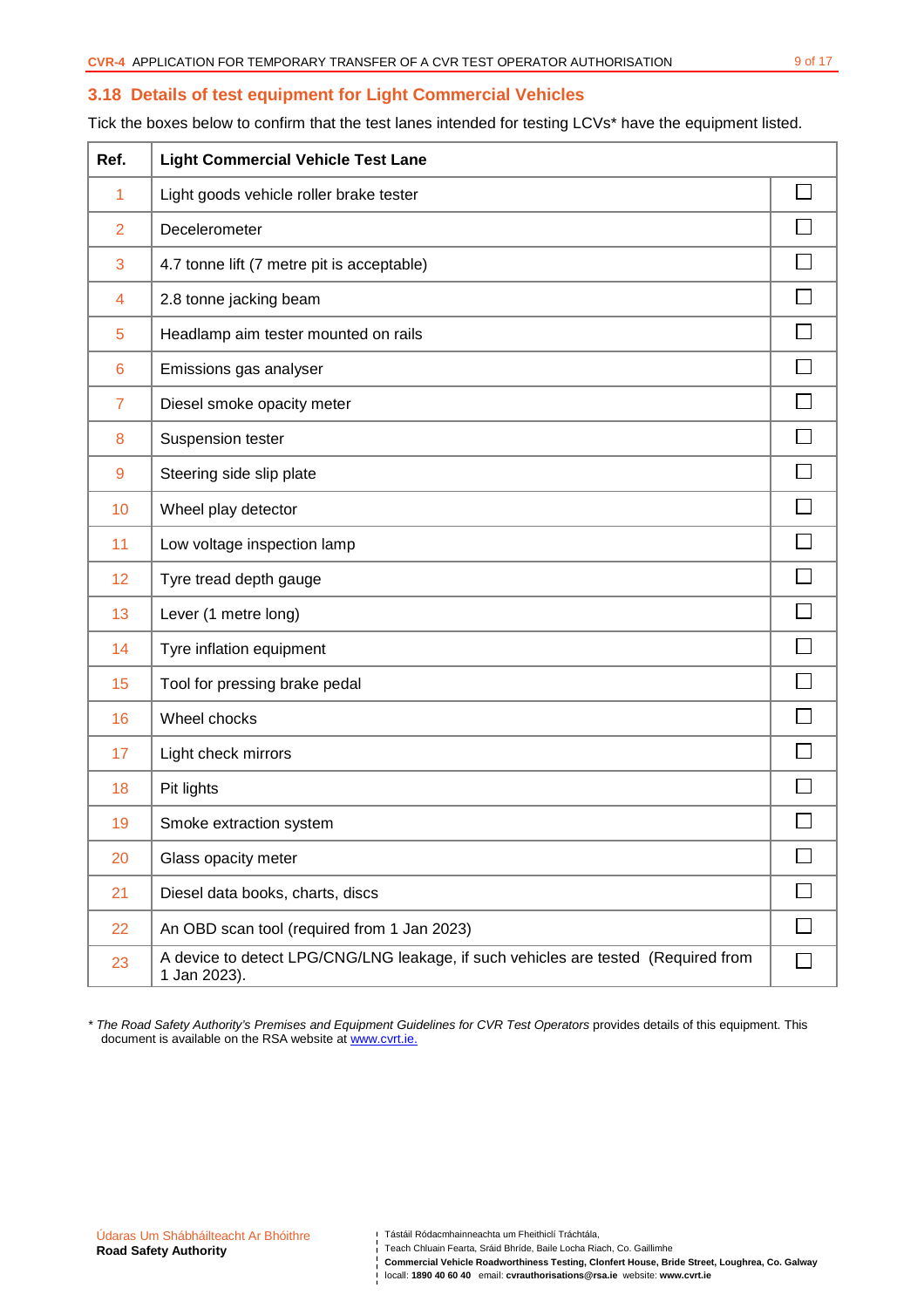#### **3.19 Details of test equipment for Heavy Commercial Vehicles**

Tick the boxes below to confirm that the test lanes intended for testing HCVs\* have the equipment listed.

| Ref.           | <b>Heavy Commercial Vehicle Test Lane</b>                                                                              |              |
|----------------|------------------------------------------------------------------------------------------------------------------------|--------------|
| 1              | Low voltage inspection lamp                                                                                            |              |
| $\overline{2}$ | 15 tonne jacking system with appropriate extensions and saddles                                                        |              |
| 3              | Headlamp aim tester                                                                                                    |              |
| 4              | Heavy goods vehicle roller brake tester                                                                                |              |
| 5              | Axle load simulator                                                                                                    |              |
| 6              | Air brake pressure gauges and suzie connection                                                                         |              |
| $\overline{7}$ | Pinch bar (1 metre long)                                                                                               |              |
| 8              | Emissions gas analyser                                                                                                 |              |
| $\overline{9}$ | Diesel smoke opacity meter                                                                                             |              |
| 10             | Steering side slip plate                                                                                               |              |
| 11             | Decelerometer                                                                                                          |              |
| 12             | Fifth wheel measuring pin                                                                                              |              |
| 13             | An instrument for checking accurately the speed setting of a speed limiter                                             |              |
| 14             | Tool for measuring trailer kingpin                                                                                     |              |
| 15             | Tyre thread depth gauge                                                                                                |              |
| 16             | Tyre inflation equipment                                                                                               |              |
| 17             | Wheel chocks                                                                                                           |              |
| 18             | Wheel play detectors                                                                                                   |              |
| 19             | Test plug for checking ABS/EBS warning light systems on trailers, including tool to<br>check ISO 7638 connector output |              |
| 20             | Mirror check area                                                                                                      |              |
| 21             | Air gauge for by-passing LSV                                                                                           |              |
| 22             | 20 inch pliers                                                                                                         | $\mathbf{r}$ |
| 23             | Tool for pressing brake pedal                                                                                          |              |
| 24             | Light check mirrors                                                                                                    |              |
| 25             | Pit lights                                                                                                             |              |
| 26             | Smoke extraction                                                                                                       |              |
| 27             | Glass opacity meter                                                                                                    |              |
| 28             | Diesel data book/charts/discs                                                                                          |              |
| 29             | An OBD scan tool (required from 1 Jan 2023)                                                                            |              |
| 30             | A device to detect LPG/CNG/LNG leakage, if such vehicles are tested (Required from<br>1 Jan 2023).                     |              |

\* The Road Safety Authority's Premises and Equipment Guidelines for CVR Test Operators provides details of this equipment. This document is available on the RSA website at www.cvrt.ie.

- Teach Chluain Fearta, Sráid Bhríde, Baile Locha Riach, Co. Gaillimhe
- **Commercial Vehicle Roadworthiness Testing, Clonfert House, Bride Street, Loughrea, Co. Galway**  locall: **1890 40 60 40** email: **cvrauthorisations@rsa.ie** website: **www.cvrt.ie**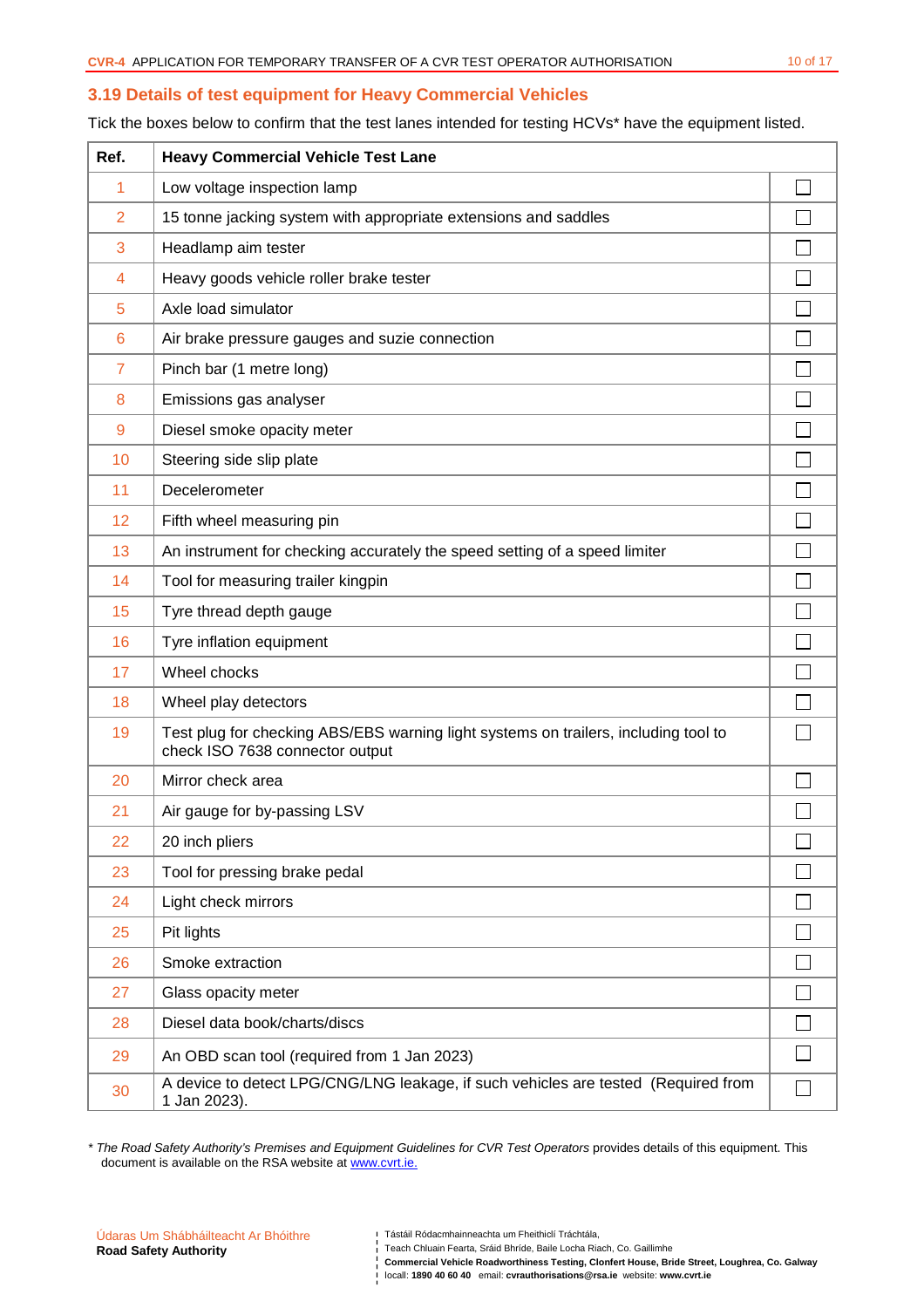### **3.20 Conformance of the testing centre building with the RSA's Premises and Equipment Guidelines for CVR Test Operators**

Tick the boxes below to confirm that your testing centre building meets the requirements set out in the RSA's Premises and Equipment Guidelines for CVR Test Operators. This document is available on the RSA website at www.cvrt.ie.

| (a) | The building is a permanent, enclosed and weather-proof facility with sufficient space<br>to carry out CVR tests.                                                                                                                                                                                                           |  |
|-----|-----------------------------------------------------------------------------------------------------------------------------------------------------------------------------------------------------------------------------------------------------------------------------------------------------------------------------|--|
| (b) | The building has a hard surface floor capable of supporting the heaviest type of CVR<br>vehicle to be tested at the centre.                                                                                                                                                                                                 |  |
| (c) | The building has a wall or other permanent structure which constitutes a floor-to-ceiling<br>partition or at least a solid 2-metre high partition between the part of the premises used<br>for testing and the part or parts of the premises used for other activities including the<br>repair and maintenance of vehicles. |  |
| (d) | The building has a secure area for the storage of records, books and other<br>documentation relating to CVR testing.                                                                                                                                                                                                        |  |
| (e) | The building has a customer waiting area that is physically separate from, but with a<br>clear view of, the test lanes.                                                                                                                                                                                                     |  |
| (f) | You are in compliance with the Premises and Equipment Guidelines for CVR Test<br>Operators in relation to CoVIS.                                                                                                                                                                                                            |  |
| (g) | The building conforms fully with the requirements of the Premises and Equipment<br>Guidelines for CVR Test Operators published by the Road Safety Authority.                                                                                                                                                                |  |

#### **Details of non-conformance with testing centre building requirements**

If, in (g) above, you cannot confirm that the building conforms with the requirements of the RSA's Premises and Equipment Guidelines for CVR Test Operators**,** please provide details of the specific aspects of the building that do not conform.

Provide additional copies of this page if necessary. **Additional page no. Additional page no.** 

- Teach Chluain Fearta, Sráid Bhríde, Baile Locha Riach, Co. Gaillimhe
- **Commercial Vehicle Roadworthiness Testing, Clonfert House, Bride Street, Loughrea, Co. Galway**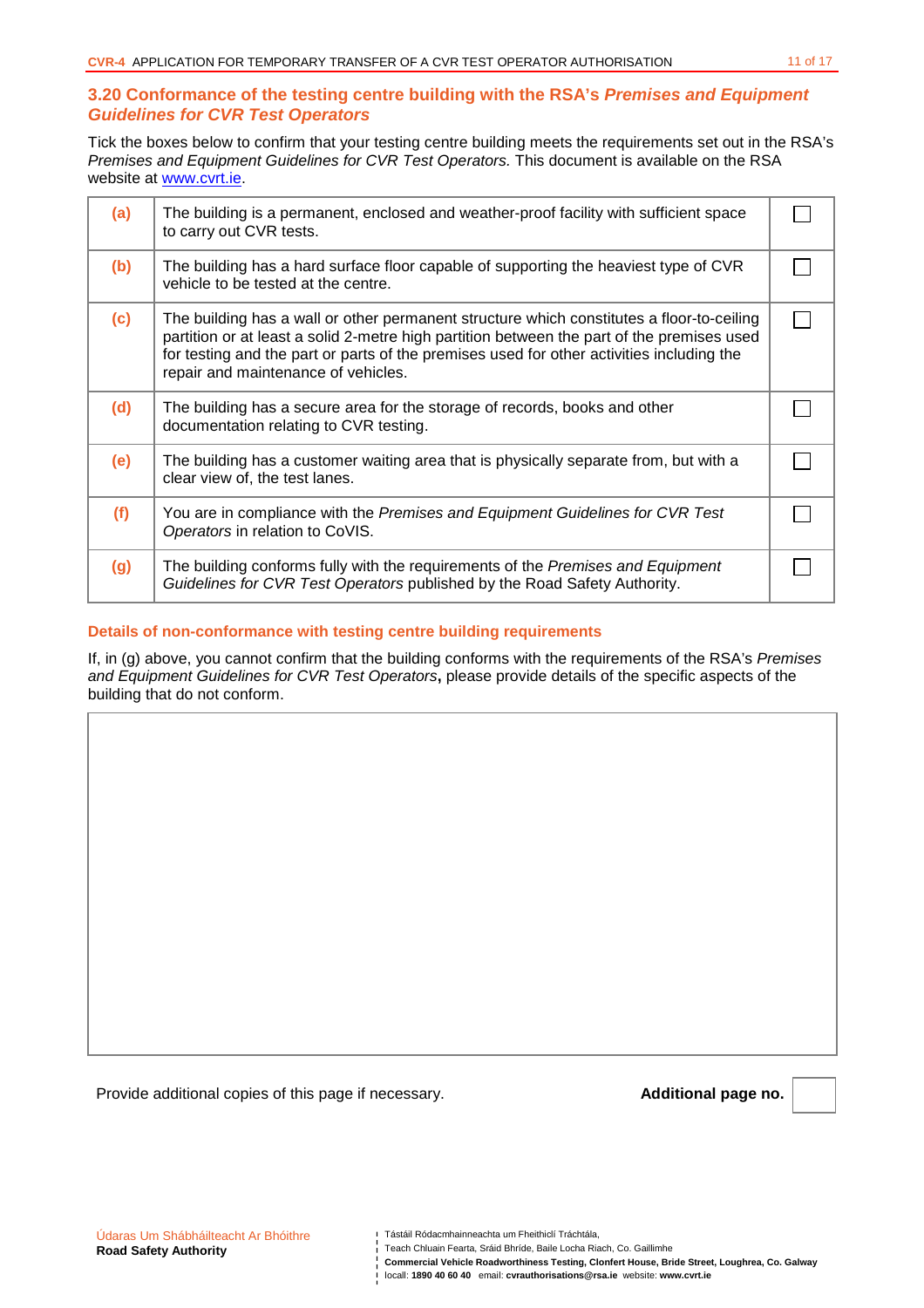## **4. FINANCIAL RESOURCES, TAX CLEARANCE AND INSURANCE REQUIREMENTS**

#### **4.1 Financial resources**

Applicants are required to demonstrate that they have, or have the capacity to obtain, the necessary financial resources to provide CVR testing in respect of the authorisation being sought.

Applicants are required to submit financial statements as set out below. If the applicant is a partnership or association, the information is required for each member of the partnership or association.

- **If audited accounts are available**: a copy of audited annual accounts in the name of the business that cover the last two years of trading or, if the business has been trading for less than two years, for the period of trading that is available.
- **If audited accounts are not available**: a copy of unaudited annual accounts that cover the past two years of trading or, if the business has been trading for less than two years, for the period of trading that is available. If submitting unaudited accounts, you must also submit:
	- An accountant's letter stating that, to the best of their knowledge and based on the information provided to them, the accounts are a fair representation of the financial position of the business; and
	- A letter from your bank confirming that you have the necessary financial resources.

#### **4.2 Tax clearance**

Applicants are required to demonstrate that they are tax compliant **at the time of making this application**. This requirement can be fulfilled by providing your PPSN/Tax Reference Number and your Tax Clearance Access Number which can be printed from the Revenue Online Service (ROS) (Tax Clearance Application Result section)

#### **4.3 Insurance cover**

Applicants are required to submit a letter from their insurance company (not their broker) specifying the level of insurance cover held for public liability and professional liability. This cover should meet the requirements set out in the RSA's Premises and Equipment Guidelines for CVR Test Operators, which is available on the RSA website at www.cvrt.ie. RSA will seek confirmation that you satisfy the minimum requirements for insurance cover.

The Road Safety Authority reserves the right to seek additional information from you regarding your financial resources and insurance cover.

**Commercial Vehicle Roadworthiness Testing, Clonfert House, Bride Street, Loughrea, Co. Galway**  locall: **1890 40 60 40** email: **cvrauthorisations@rsa.ie** website: **www.cvrt.ie**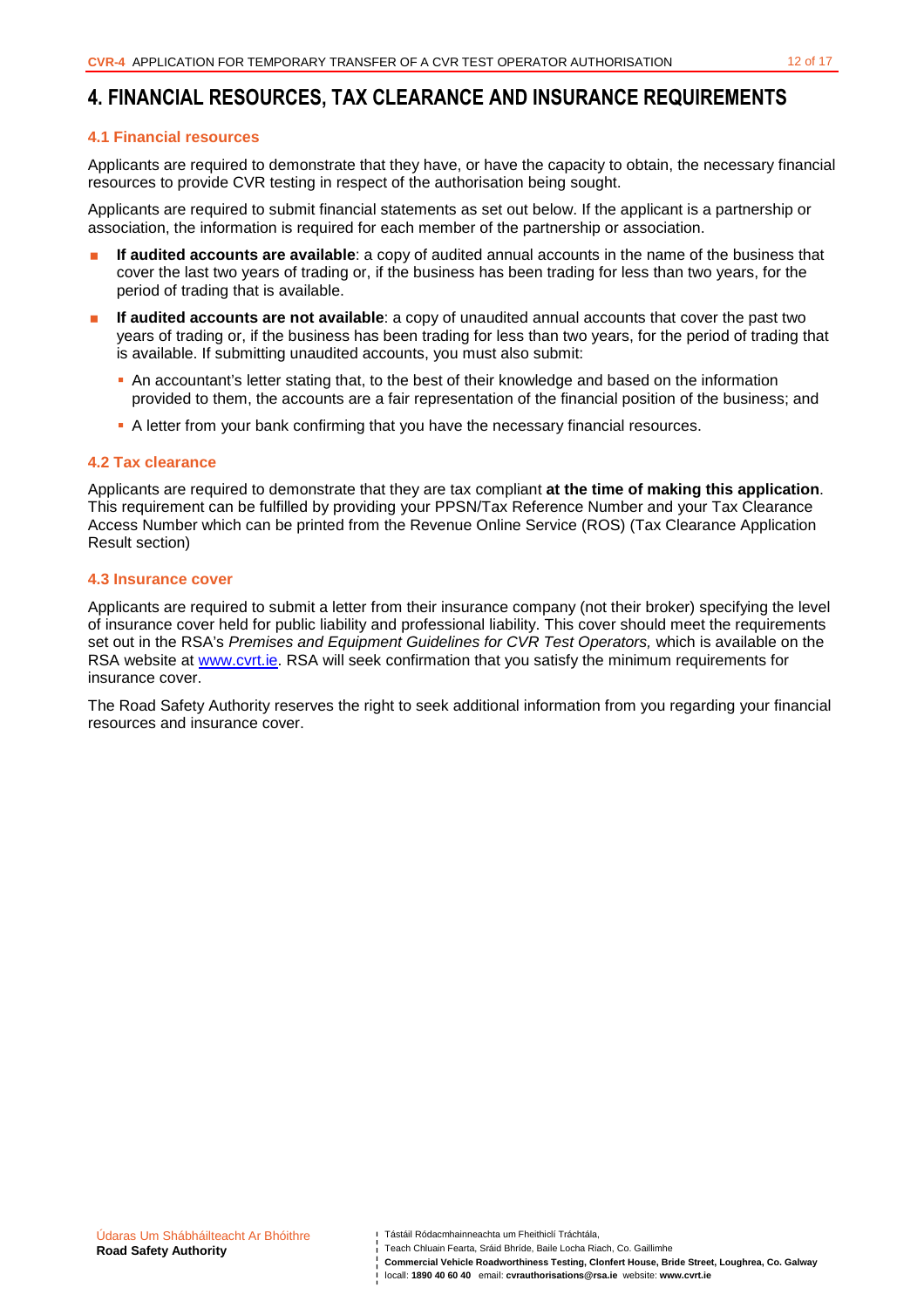## **5. FIT AND PROPER PERSON REQUIREMENT**

The Road Safety Authority **must** be satisfied that applicants are 'fit and proper persons' to be CVR test operators.

## **5.1 Notification of specified offences**

In applying for temporary authorisation as a CVR test operator, the applicant must notify the Road Safety Authority if he or she has been convicted in the State or in any other jurisdiction of any of the offences specified in Section 12(1) of the Road Safety Authority (Commercial Vehicle Roadworthiness) Act 2012. These offences are listed in Appendix A of this application form.

| <b>Step</b>    | Question                                                                                                                                                                    | Please answer by ticking the appropriate<br>boxes below, and then proceed as<br>indicated. |  |                                  |
|----------------|-----------------------------------------------------------------------------------------------------------------------------------------------------------------------------|--------------------------------------------------------------------------------------------|--|----------------------------------|
|                | Have you ever been convicted of an offence<br>specified in Section 12(1) of the 2012 Act?                                                                                   | No.                                                                                        |  | Proceed to Section 6 (next page) |
|                |                                                                                                                                                                             | Yes                                                                                        |  | Proceed to Step 2 below.         |
| $\overline{2}$ | Have details of ALL such conviction(s) previously<br>been submitted to the Road Safety Authority?                                                                           | Yes                                                                                        |  | Proceed to Section 6 (next page) |
|                |                                                                                                                                                                             | No.                                                                                        |  | Proceed to Step 3 below.         |
| 3              | Enclose with your application a <b>Conviction Notification Form</b> completed by you, in respect of<br>each specified offence of which you were convicted (see Appendix A). |                                                                                            |  |                                  |

**WARNING:** Failure to notify the Road Safety Authority of such a conviction or providing information to the Authority knowing it to be false or misleading is a criminal offence and may result in the Road Safety Authority determining that **you are not a fit and proper person** to hold an authorisation and the refusal of the application.

**Commercial Vehicle Roadworthiness Testing, Clonfert House, Bride Street, Loughrea, Co. Galway**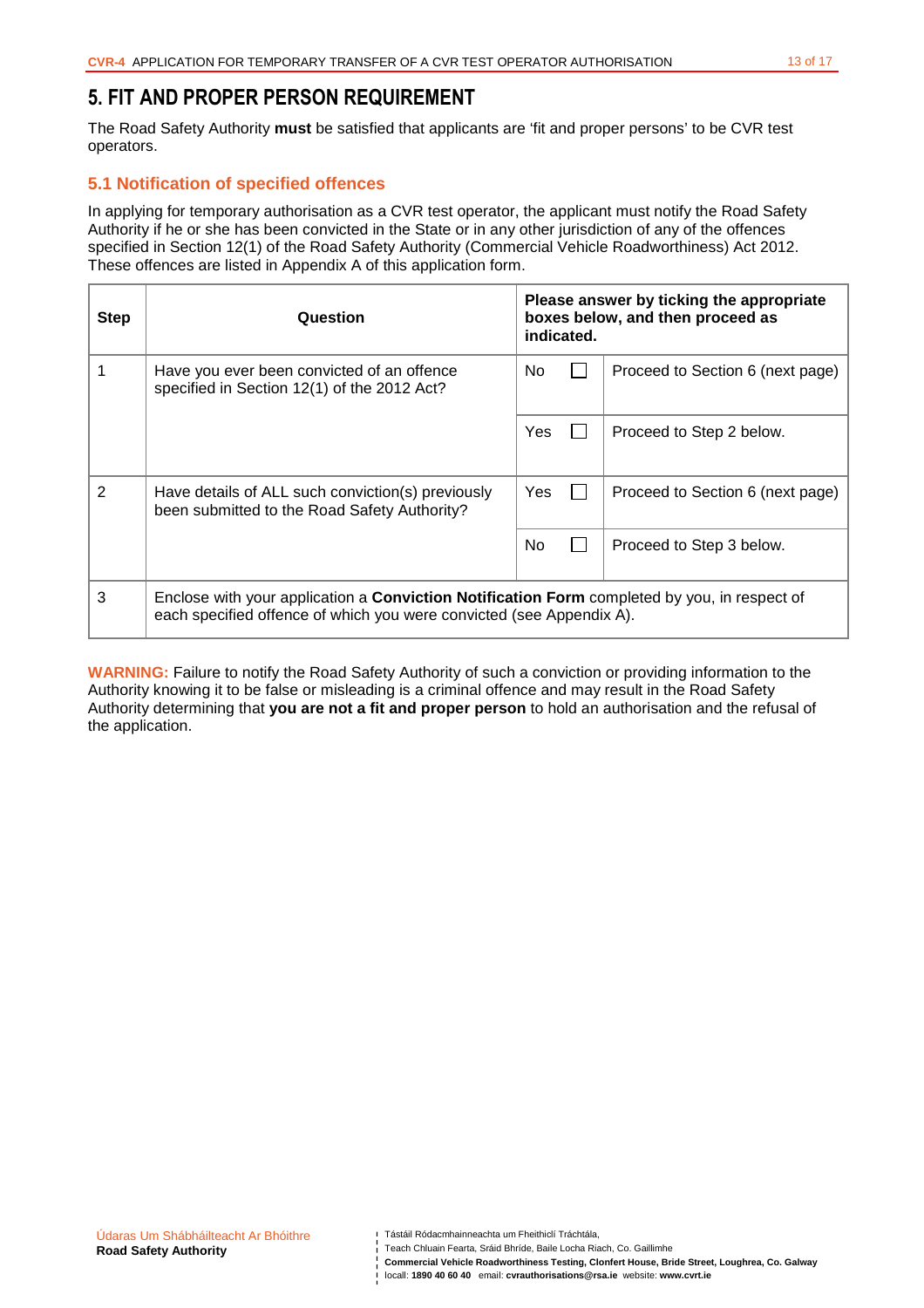## **6. DECLARATION**

I wish to apply for a temporary transfer of authorisation as a CVR test operator into my name.

I hereby declare that the information furnished in this application is complete, true and accurate.

I consent to the Authority verifying the accuracy of any information furnished in this application.

I confirm that that I have, or have the capacity to obtain, the necessary financial resources to provide CVR testing under the authorisation applied for.

I hereby confirm that I will notify any changes to any details in this application to the Authority during the application process (for example, change of address, change in financial status, or any other changes that might affect the authorisation.

I confirm that I will (during the period of authorisation) notify the Road Safety Authority if I am convicted of any of the offences specified in Section 12(1) of the Road Safety Authority (Commercial Vehicle Roadworthiness) Act 2012 within 28 days of the expiry of the time allowed for appealing such conviction or the determination or withdrawal of the appeal of such conviction.

| Name      |  |
|-----------|--|
| Signature |  |
| Date      |  |

Teach Chluain Fearta, Sráid Bhríde, Baile Locha Riach, Co. Gaillimhe

**Commercial Vehicle Roadworthiness Testing, Clonfert House, Bride Street, Loughrea, Co. Galway**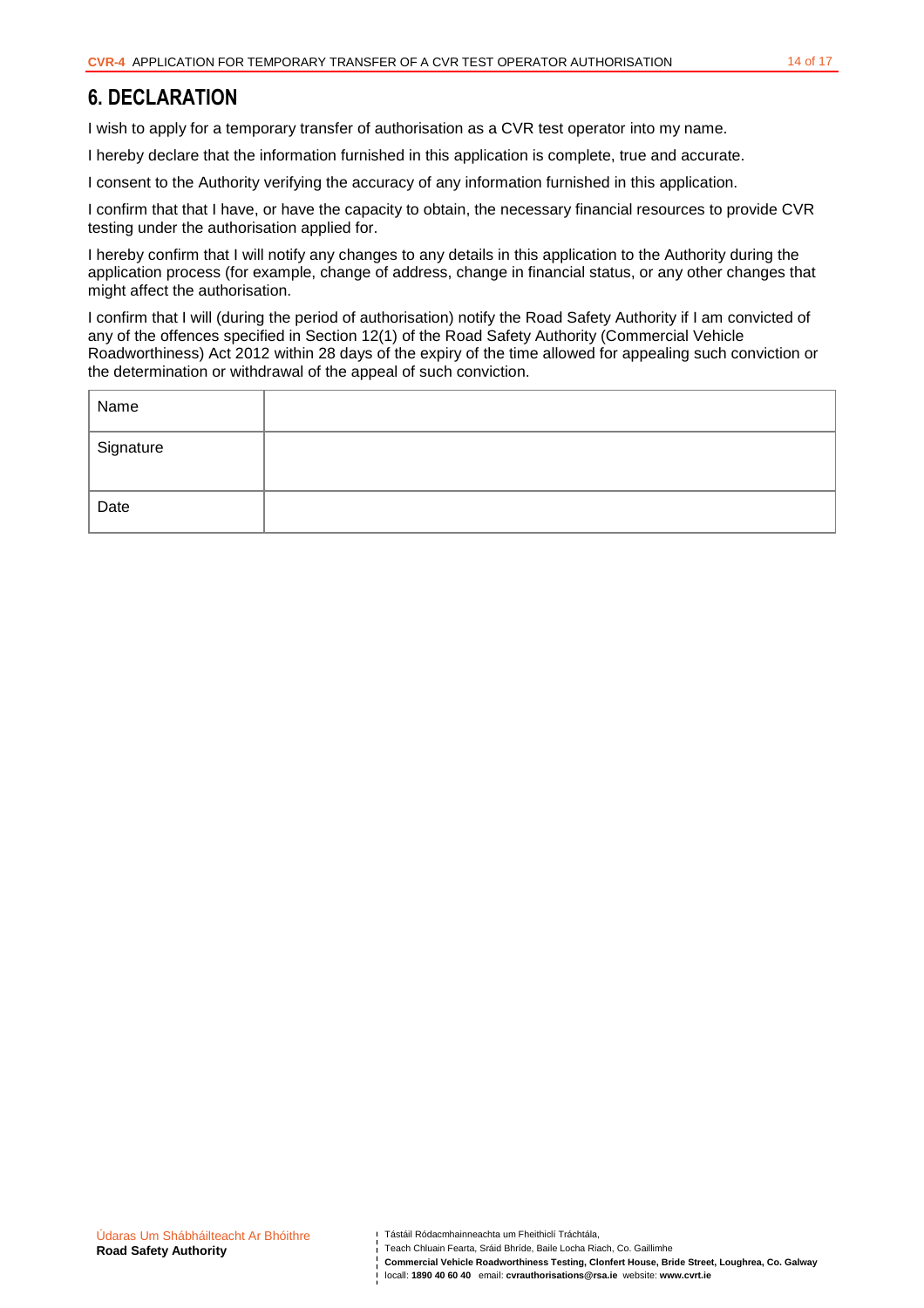# **APPENDIX A: NOTIFICATION OF A CONVICTION for an offence specified in Section 12(1) of the Road Safety Authority (Commercial Vehicle Roadworthiness) Act 2012**

Section 12 of the Road Safety Authority (Commercial Vehicle Roadworthiness Act) 2012 obliges holders of an authorisation to notify the Road Safety Authority in writing if he or she has been convicted in the State or any other jurisdiction of any of the following offences:

- **(a)** Murder
- **(b)** Manslaughter
- **(c)** A drug trafficking offence (within the meaning of the Criminal Justice Act 1994)
- **(d)** An offence under the Non-Fatal Offences Against the Person Act 1997
- **(e)** An offence under section 2 of the Illegal Immigrants (Trafficking) Act 2000
- **(f)** A sexual offence (within the meaning of section 3 of the Sex Offenders Act 2001)
- **(g)** An offence under the Criminal Justice (Theft and Fraud Offences) Act 2001,
- **(h)** An offence under the Criminal Law (Human Trafficking) Act 2008,
- **(i)** An offence relating to money laundering under Part 2 of the Criminal Justice (Money Laundering and Terrorist Financing) Act 2010
- **(j)** An offence under the Firearms Acts 1925 to 2009
- **(k)** An offence under the Road Safety Authority (Commercial Vehicle Roadworthiness) Act 2012
- **(l)** An offence relating to the fitting of a tachograph manipulation device or the improper use of a tachograph calibration certificate under the European Communities (Road Transport) (Working Conditions and Road Safety) Regulations 2008 (S.I. No. 62 of 2008)
- **(m)** An offence consisting of attempting or conspiring to commit, or aiding, abetting, counselling, soliciting, procuring or inciting the commission of any offence mentioned in paragraphs (a) to (l)
- **(n)** An offence under the law of another jurisdiction which corresponds to an offence mentioned in paragraphs (a) to (m), where the conduct constituting the offence under the law of that other jurisdiction would, if committed in the State, constitute an offence referred to in any of those paragraphs

#### **In the case of an applicant for authorisation, this notification must be made at the time of making the application. During the period that you hold an authorisation, you must notify the RSA if you are convicted of any of the above specified convictions.**

#### **It is very important that notifications be made in accordance with the provisions of the Act.**

It is an offence under Section 12 of the Act for a person to fail to notify information in relation to convictions for the specified offences or for a person to notify information knowing it to be false or misleading. A person guilty of an offence under Section 12 is liable to a Class A fine (€5,000) or to imprisonment for six months on summary conviction, or to both, or on conviction on indictment to a fine up to €100,000 or imprisonment for a term not exceeding 12 months or to both.

In addition to the possible criminal penalties outlined above, where an applicant fails to make a required notification in accordance with Section 12(1), the Road Safety Authority may determine that the applicant is not a fit and proper person to hold an authorisation and, consequently, may refuse the application for authorisation and suspend or revoke any existing authorisation held by the applicant.

#### **Each individual who was convicted of a specified offence must complete and sign a Conviction Notification Form in respect of each such conviction. If more than one conviction is to be notified, a separate Conviction Notification Form must be submitted for each conviction.**

**Commercial Vehicle Roadworthiness Testing, Clonfert House, Bride Street, Loughrea, Co. Galway**  locall: **1890 40 60 40** email: **cvrauthorisations@rsa.ie** website: **www.cvrt.ie**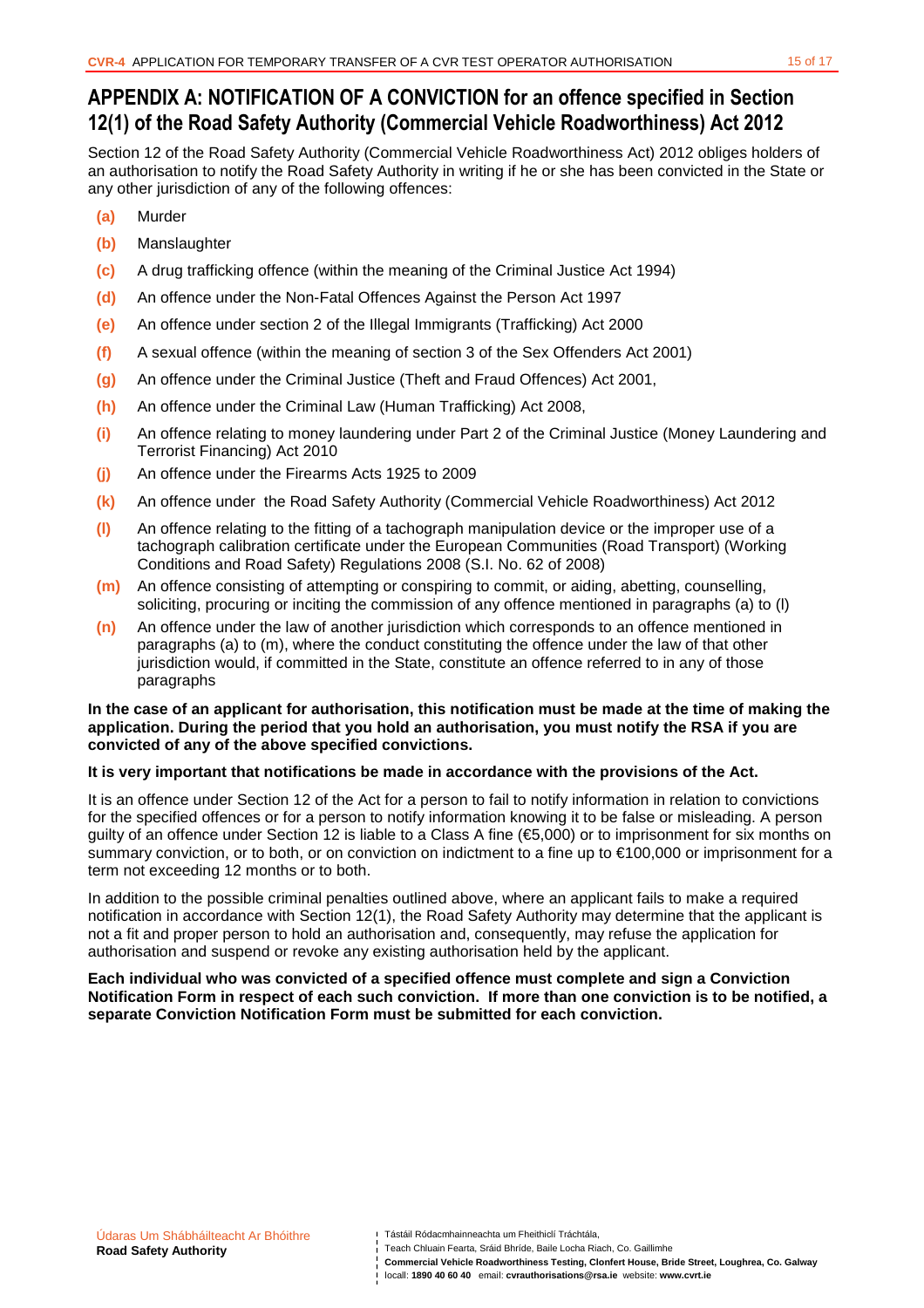# **CONVICTION NOTIFICATION FORM**

| Full name of person convicted                           |  |
|---------------------------------------------------------|--|
| Address                                                 |  |
|                                                         |  |
| Home telephone number                                   |  |
| Mobile phone number                                     |  |
| Email                                                   |  |
| Date of birth                                           |  |
| PPS number                                              |  |
| CVR test operator authorisation number (if<br>relevant) |  |
| CVR tester authorisation number (if relevant)           |  |
| Position, if relevant                                   |  |
| Date of the offence                                     |  |

| Which of the offences (a) to (n) specified in<br>Section 12(1) of the Road Safety Authority<br>(Commercial Vehicle Roadworthiness) Act 2012,<br>(listed in Appendix A) were you convicted of? |  |
|-----------------------------------------------------------------------------------------------------------------------------------------------------------------------------------------------|--|
|-----------------------------------------------------------------------------------------------------------------------------------------------------------------------------------------------|--|

| Where was the offence committed? | Ireland       | Specify county:  |
|----------------------------------|---------------|------------------|
|                                  | Other country | Specify country: |

| Was the offence committed in the course of, or in connection with, a business<br>concerned with the testing, inspection, maintenance or repair of vehicles? | Yes | No. |  |
|-------------------------------------------------------------------------------------------------------------------------------------------------------------|-----|-----|--|
| If Yes, please provide details:                                                                                                                             |     |     |  |
|                                                                                                                                                             |     |     |  |
|                                                                                                                                                             |     |     |  |
|                                                                                                                                                             |     |     |  |
|                                                                                                                                                             |     |     |  |
|                                                                                                                                                             |     |     |  |
|                                                                                                                                                             |     |     |  |

Teach Chluain Fearta, Sráid Bhríde, Baile Locha Riach, Co. Gaillimhe

**Commercial Vehicle Roadworthiness Testing, Clonfert House, Bride Street, Loughrea, Co. Galway**